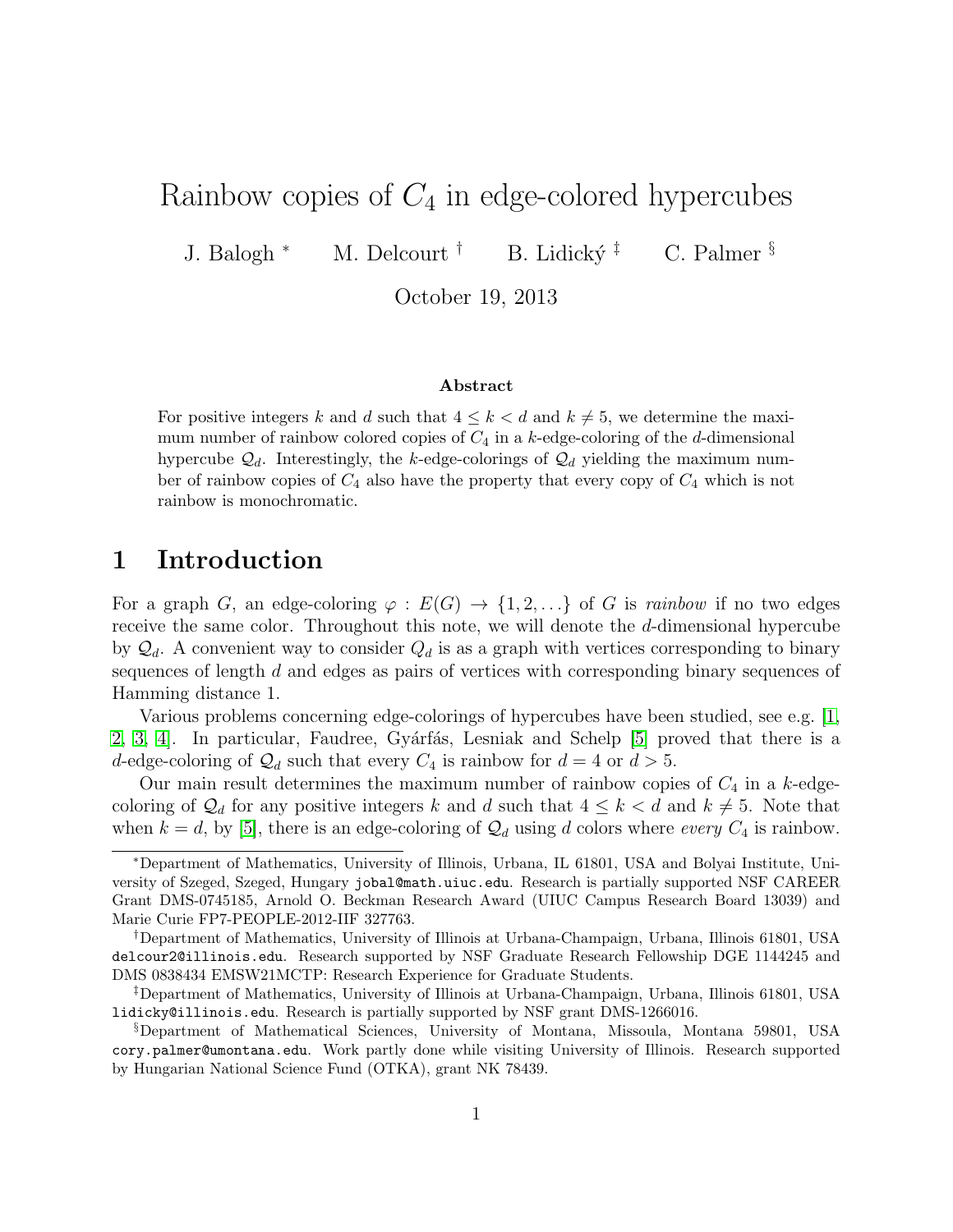<span id="page-1-0"></span>**Theorem 1.** Fix integers k and d such that  $4 \leq k < d$  and  $k \neq 5$  and write  $d = ka + b$  such that a is a non-negative integer and  $b \in \{0, 1, 2, \ldots, k-1\}$ . Then the maximum number of rainbow copies of  $C_4$  in a k-edge-coloring of  $\mathcal{Q}_d$  is

<span id="page-1-1"></span>
$$
2^{d-2}\left[\binom{d}{2}-k\binom{a}{2}-ba\right].
$$

Interestingly, the k-edge-colorings of  $\mathcal{Q}_d$  that yield the maximum number of rainbow copies of  $C_4$  have the additional property that every non-rainbow  $C_4$  is monochromatic.

## 2 Proof of Theorem [1](#page-1-0)

*Proof.* First we prove the upper bound. Assume that  $\mathcal{Q}_d$  is k-edge-colored such that the number of rainbow copies of  $C_4$  is maximized. At each vertex v there are  $\binom{d}{2}$  $\binom{d}{2}$  incident copies of  $C_4$ . For a set of t edges of the same color incident to v, none of the  $\binom{t}{2}$  $t \choose 2$  pairs form a rainbow copy of  $C_4$ . If there are  $t_i$  edges of color  $i \in [k]$  incident with v, then there are at most

$$
\binom{d}{2} - \sum_{i \in [k]} \binom{t_i}{2} \le \binom{d}{2} - (k - b) \binom{a}{2} - b \binom{a+1}{2} = \binom{d}{2} - k \binom{a}{2} - ba \tag{1}
$$

rainbow copies of  $C_4$  at v. Summing up [\(1\)](#page-1-1) for each of the  $2^d$  vertices of  $\mathcal{Q}_d$  counts each  $C_4$ four times, which gives the desired upper bound.

Now we prove the lower bound. For each binary sequence coding a vertex of  $\mathcal{Q}_d$ , we partition the first  $(k - b)a$  binary digits into  $(k - b)$  blocks, each of length a, and the last  $b(a + 1)$  binary digits into b blocks, each of length  $a + 1$ . This yields k blocks of consecutive binary digits each of length a or  $a + 1$ . Computing the sum of the terms in each block modulo 2 yields a binary sequence of length  $k$ . Thus we have associated a binary sequence of length k with each vertex of  $\mathcal{Q}_d$ . This gives a map, h, of the vertices of  $\mathcal{Q}_d$  to the vertices of  $\mathcal{Q}_k$ . Recall that the edges of  $\mathcal{Q}_d$  are pairs of vertices such that their corresponding binary sequences of length d have Hamming distance 1. If  $u, v \in V(Q_d)$  have Hamming distance 1, then  $h(u)$  and  $h(v)$  also have Hamming distance 1 since they differ exactly in one block. Therefore, we can also consider h as a map from  $E(Q_d)$  to  $E(Q_k)$ . By [\[5\]](#page-3-3), there is an edgecoloring, say  $\varphi$ , of the edges of  $\mathcal{Q}_k$  with k colors such that every  $C_4$  is rainbow. Now let us color the edges of  $\mathcal{Q}_d$  with the color of their image under h in  $\mathcal{Q}_k$  i.e. the color of an edge e in  $\mathcal{Q}_d$  is  $\varphi(h(e))$ .

Clearly, each vertex in  $\mathcal{Q}_d$  is incident to a edges of each of  $k - b$  colors and it is also incident to  $a + 1$  edges of each of the remaining b colors. To complete the proof, we need to check that each pair of edges of different color incident to the same vertex is contained in a rainbow  $C_4$ . Among the four vertices in any  $C_4$  the maximum Hamming distance is 2. Thus all differences among the length  $d$  binary sequences of the four vertices of the  $C_4$  occur in at most 2 blocks. If all the differences occur in the same block, then the four edges of the  $C_4$ are mapped to the same edge in  $\mathcal{Q}_k$ , and thus, the  $C_4$  is monochromatic. If the differences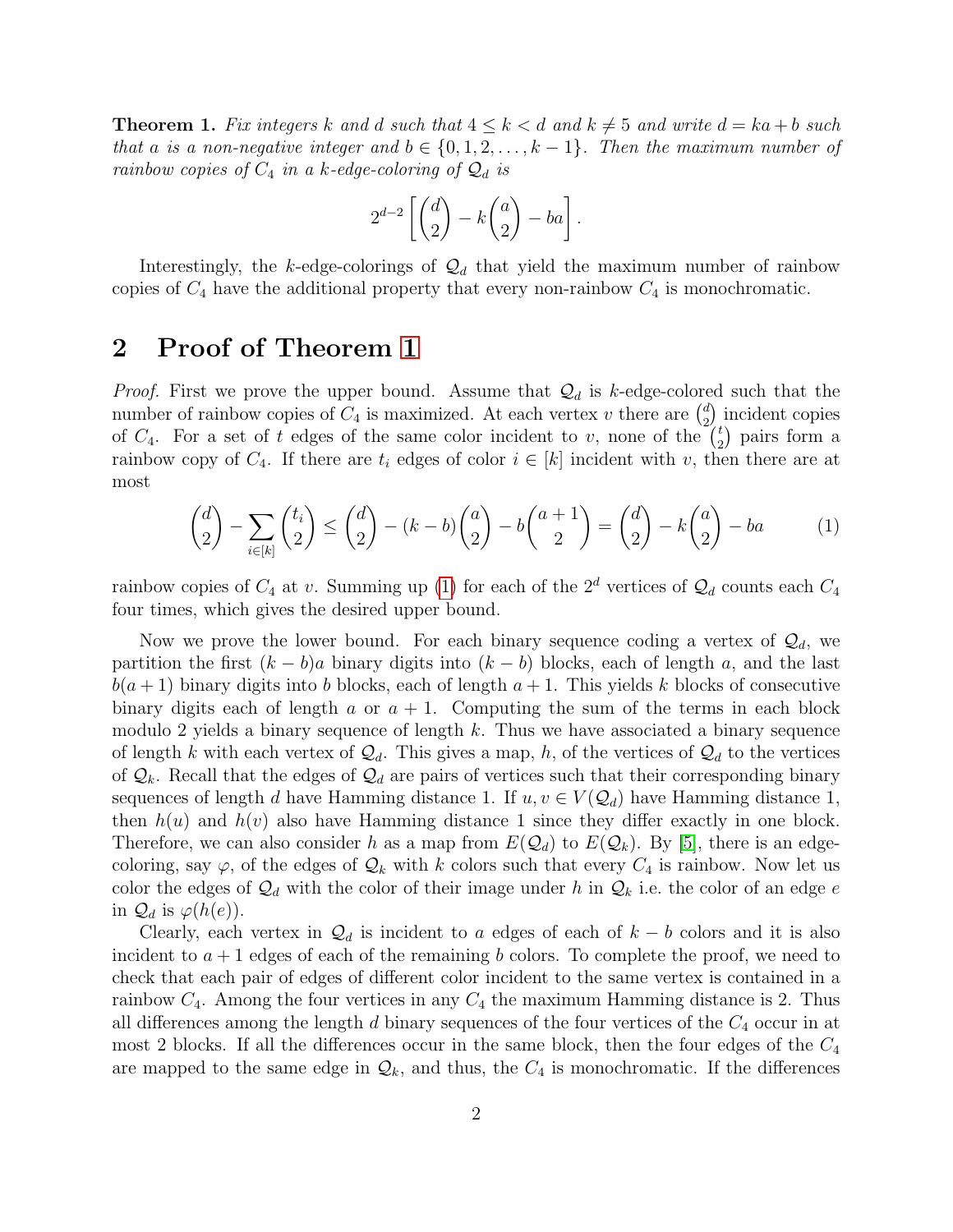occur in 2 distinct blocks, then the four edges of the  $C_4$  are mapped to a  $C_4$  in  $\mathcal{Q}_k$  and thus receive different colors in the coloring of  $\mathcal{Q}_d$ .  $\Box$ 

#### 3 Remarks

Theorem [1](#page-1-0) omits the case  $k = 5$ . This is because there is no 5-edge-coloring of  $\mathcal{Q}_5$  where every copy of  $C_4$  is rainbow, which was proved in [\[5\]](#page-3-3). Using a computer, we showed that the maximum number of rainbow copies of  $C_4$  in a 5-edge-coloring of  $\mathcal{Q}_5$  is 73 (there are 80) copies of  $C_4$  in  $\mathcal{Q}_5$ ). Of course, our blow-up method can be applied on a 5-edge-coloring of  $\mathcal{Q}_5$  with 73 rainbow copies of  $C_4$ . However, the resulting bound does not match the upper bound. Moreover, it is even worse than a bound for 4-edge-coloring for large d. Our attempt to apply the flag algebra framework on 5-edge-colored hypercubes gave an upper bound that matched the trivial upper bound. We suspect that the trivial upper bound might be the correct order of magnitude for  $d \to \infty$ . More precisely, if  $q_5(d)$  is the maximum number of rainbow copies of  $C_4$  in a 5-edge-coloring of  $\mathcal{Q}_d$ , then

$$
\lim_{d \to \infty} \frac{q_5(d)}{\binom{d}{2}2^{d-2}} = \frac{4}{5}.
$$

A related question is to determine the number of colors needed to edge-color a graph so that at least some fixed number of colors appear in each copy of a specified subgraph. For graphs G and H and integer  $q \leq |E(H)|$ , denote by  $f(G, H, q)$  the minimum number of colors required to edge-color  $G$  such that the edge set of every copy of  $H$  in  $G$  receive at least q colors. Using this notation, it was shown in [\[5\]](#page-3-3) that  $f(Q_d, C_4, |E(C_4)|) = f(Q_d, C_4, 4) = d$ , for  $d = 4$  or  $d > 5$ . Mubayi and Stading [\[6\]](#page-3-4) proved that if  $k \equiv 0 \pmod{4}$ , then there are positive constants,  $c_1$  and  $c_2$ , depending only on k such that

$$
c_1 d^{k/4} < f(Q_d, C_k, k) < c_2 d^{k/4}.
$$

They also showed that  $f(Q_d, C_6, 6) = f(Q_d, Q_3, 12) = f(Q_d, Q_3, |E(Q_3)|)$ , and that for every  $\varepsilon > 0$ , there exists  $d_0$  such that for  $d > d_0$ 

$$
d \le f(Q_d, Q_3, 12) \le d^{1+\varepsilon}.
$$

It would be interesting to determine the value of  $f(Q_d, Q_\ell, |E(Q_\ell)|)$  for  $\ell \geq 3$ . Combined with a generalization of our blow-up technique it may allow us to determine the maximum number of rainbow copies of  $\mathcal{Q}_\ell$  in a k-edge-coloring of  $\mathcal{Q}_d$  in general.

#### References

<span id="page-2-0"></span>[1] N. ALON, A. KRECH, AND T. SZABÓ, *Turán's theorem in the hypercube*, SIAM J. Discrete Math., 21 (2007), pp. 66–72.